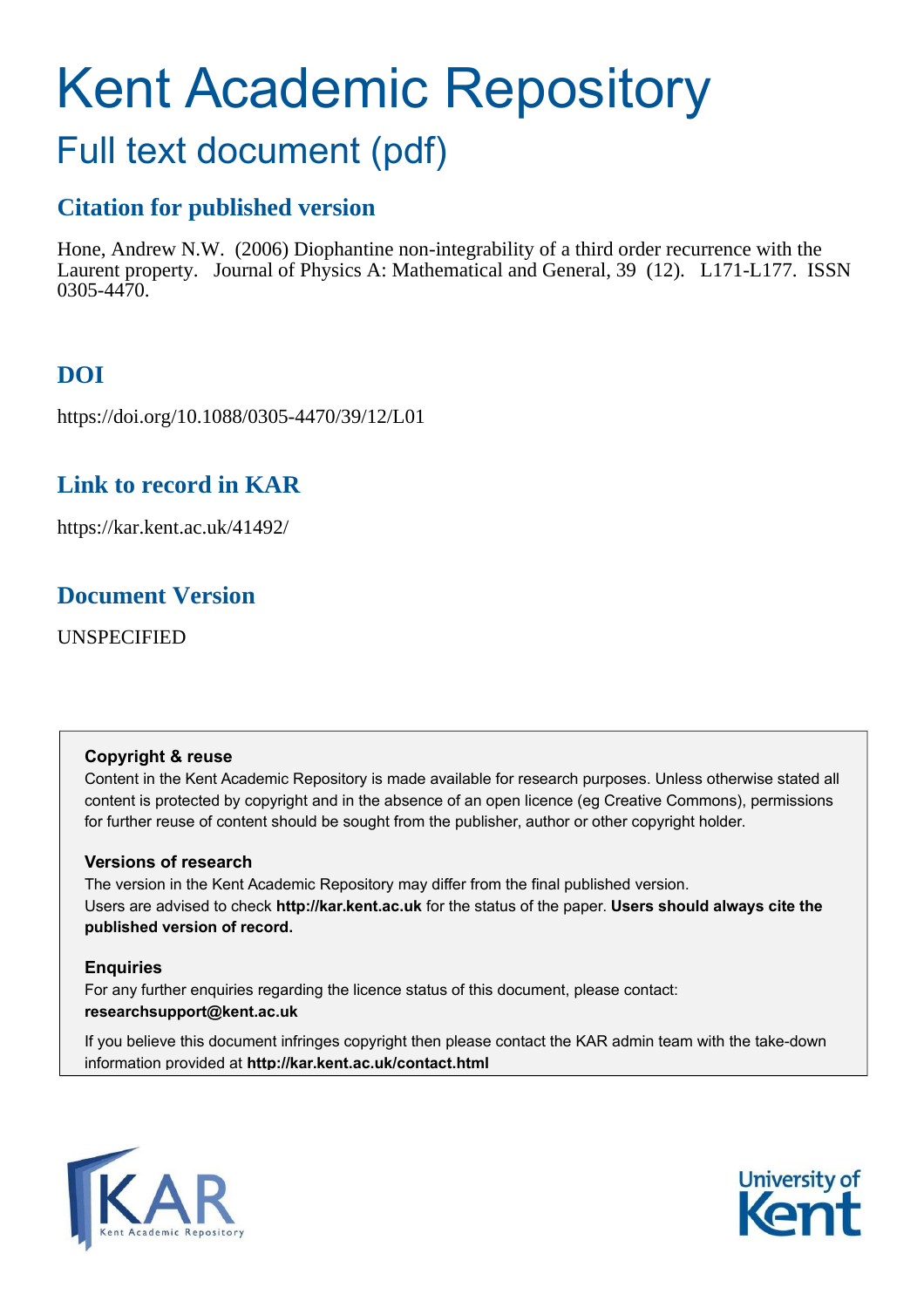## <span id="page-1-0"></span>Diophantine non-integrability of a third order recurrence with the Laurent property

A.N.W. Hone<sup>∗</sup>

February 2, 2008

#### Abstract

We consider a one-parameter family of third order nonlinear recurrence relations. Each member of this family satisfies the singularity confinement test, has a conserved quantity, and moreover has the Laurent property: all of the iterates are Laurent polynomials in the initial data. However, we show that these recurrences are not Diophantine integrable according to the definition proposed by Halburd (2005 J. Phys. A: Math. Gen. **38** L1). Explicit bounds on the asymptotic growth of the heights of iterates are obtained for a special choice of initial data. As a by-product of our analysis, infinitely many solutions are found for a certain family of Diophantine equations, studied by Mordell, that includes Markoff's equation.

<span id="page-1-1"></span>For some time there has been considerable interest in maps or discrete equations which are integrable. Various different criteria have been proposed as tests for integrability in the discrete setting. One of the earliest proposals was the singularity confinement test of Grammaticos, Ramani and Papageorgiou [\[12\]](#page-6-0), which has proved to be an extremely useful tool for isolating discrete Painlevé equations (see e.g. [\[28\]](#page-6-1)). However, after Hietarinta and Viallet's discovery of some non-integrable equations with the singularity confinement property, they were led to introduce the zero algebraic entropy condition for integrability of rational maps [\[14\]](#page-6-2), namely that the degree  $d_n$  of the *n*th iterate of a map (as a rational function of the initial data) should satisfy  $\lim_{n\to\infty} (\log d_n)/n = 0$ . The phenomenon of weak degree growth for integrable maps had been studied earlier by Veselov [\[33,](#page-6-3) [34\]](#page-6-4), and the notion of algebraic entropy proposed in [\[14\]](#page-6-2) is connected with other measures of growth such as Arnold complexity [\[1\]](#page-5-0).

<span id="page-1-3"></span><span id="page-1-2"></span>Since the work of Okamoto  $[22]$  it has been known that the Bäcklund transformations of differential Painlevé equations can be classified in terms of affine Weyl groups. Noumi and Yamada have shown that the symmetries of these ODEs are simultaneously compatible with associated discrete Painlevé equations  $[21]$ , and this viewpoint has been explained geometrically by means of Cremona group actions on rational surfaces [\[30\]](#page-6-7). Discrete integrable systems are also related to the notions of discrete geometry [\[4\]](#page-5-1) and discrete analytic functions [\[5\]](#page-5-2).

In the past few years, several new techniques have been developed for isolating integrable discrete equations: analytical criteria on the one hand, and arithmetical ones on the other. The Painlevé property has been used very effectively to isolate integrable differential equations [\[7\]](#page-6-8), and this led Ablowitz, Halburd and Herbst to extend this property to difference equations using Nevanlinna theory [\[2\]](#page-5-3), by considering the asymptotic growth of meromorphic solutions at infinity. Roberts and Vivaldi [\[29\]](#page-6-9) have studied the distribution of orbit

<span id="page-1-4"></span><sup>∗</sup> Institute of Mathematics, Statistics & Actuarial Science, University of Kent, Canterbury CT2 7NF, UK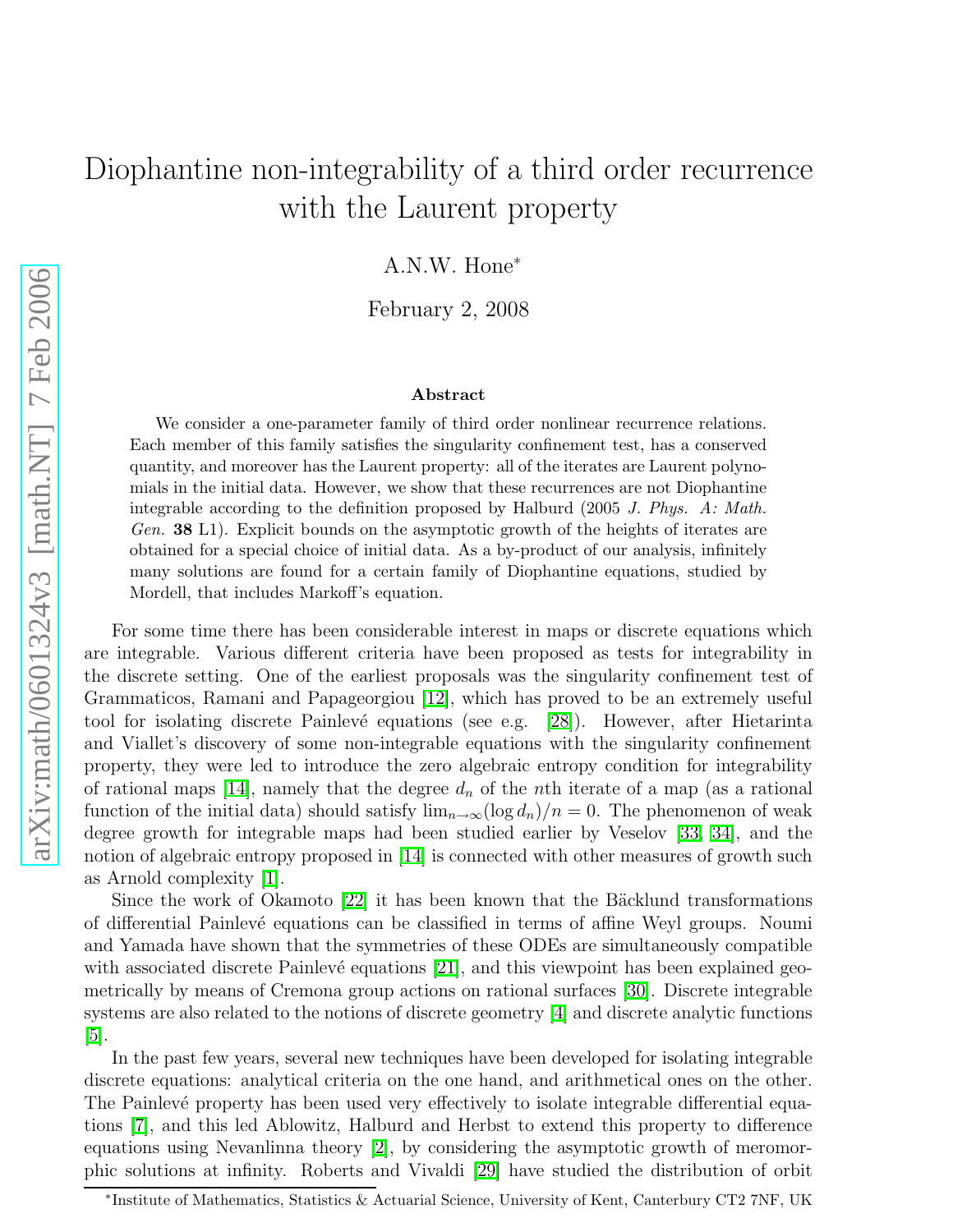lengths in rational maps reduced to finite fields  $\mathbb{F}_p$  for different primes p, in order to identify integrable cases of such maps. Most recently [\[13\]](#page-6-10), Halburd used Vojta's dictionary between Nevanlinna theory and Diophantine approximation to translate the concepts of [\[2\]](#page-5-3) into a Diophantine integrability criterion for discrete equations.

There is by now a considerable literature on discrete bilinear equations, including the bilinear forms of discrete Painlevé equations  $[28]$ , and bilinear partial difference equations such as the discrete Hirota equation, which can be written (with two arbitrary parameters  $(\alpha, \beta)$  in the form

<span id="page-2-0"></span>
$$
\tau_{\ell+1,m,n}\tau_{\ell-1,m,n} = \alpha \tau_{\ell,m+1,n}\tau_{\ell,m-1,n} + \beta \tau_{\ell,m,n+1}\tau_{\ell,m,n-1}.
$$
\n(1)

The partial difference equation [\(1\)](#page-1-0) has continuum limits to all of the bilinear equations in the KP hierarchy of PDEs [\[35\]](#page-6-11), and also appears as an equation for transfer matrices in quantum integrable models [\[18\]](#page-6-12). However, despite the huge amount of theory that has been developed for bilinear discrete equations, there is another property of such equations which appears to have been overlooked by the integrable systems community, namely the following: for initial data specified on a suitable subset of  $\mathbb{Z}^3$ , all of the iterates of [\(1\)](#page-1-0) are Laurent polynomials in the initial data with coefficients in  $\mathbb{Z}[\alpha,\beta]$ . This *Laurent property* was originally known only to a few algebraic combinatorialists [\[25\]](#page-6-13), and for the equation [\(1\)](#page-1-0) it was first proved by Fomin and Zelevinsky within the framework of the theory of cluster algebras [\[10\]](#page-6-14), while more detailed properties of the associated Laurent polynomials have been shown by Speyer  $|31|$ .

<span id="page-2-1"></span>One of the simplest manifestations of this Laurent phenomenon was found by Michael Somos, who considered bilinear recurrences of the form

$$
\tau_{n+k}\tau_n = \sum_{j=1}^{[k/2]} \tau_{n+k-j}\tau_{n+j}, \qquad k \ge 4
$$
\n(2)

taking the initial values  $\tau_0 = \tau_1 = \ldots = \tau_{k-1} = 1$ . Clearly for the recurrences [\(2\)](#page-1-1) each new iterate  $\tau_{n+k}$  is a rational function of the initial data, so with this particular choice one would expect  $\tau_n$  to be rational numbers, but it was observed numerically that for the Somos-4 recurrence

$$
\tau_{n+4}\tau_n = \alpha \,\tau_{n+3}\tau_{n+1} + \beta \,(\tau_{n+2})^2 \tag{3}
$$

with parameters  $\alpha = \beta = 1$  and starting with four ones, an integer sequence

$$
1, 1, 1, 1, 2, 3, 7, 23, 59, 314, 1529, 8209, 83313, \dots
$$
\n
$$
(4)
$$

<span id="page-2-2"></span>results. Similar empirical observations showed that Somos-5, -6 and -7 also yield integer sequences, while the Somos-k recurrences for  $k \geq 8$  do not. The first inductive proof of the integrality of the sequence  $(4)$  appeared in [\[11\]](#page-6-16), but it was realized that the deeper reason behind this lay in the fact that the recurrence [\(3\)](#page-1-3) has the Laurent property, that is  $\tau_n \in \mathbb{Z}[\alpha,\beta,\tau_0^{\pm 1},\tau_1^{\pm 1},\tau_2^{\pm 1},\tau_3^{\pm 1}]$  for all  $n \in \mathbb{Z}$ . In other words, the iterates of [\(3\)](#page-1-3) are Laurent polynomials in the four initial data whose coefficients are in  $\mathbb{Z}[\alpha,\beta]$ , so if  $\alpha = \beta = \tau_0 = \tau_1 =$  $\tau_2 = \tau_3 = 1$  then the sequence must consist entirely of integers.

Fomin and Zelevinsky found a suitable setting within which to prove the Laurent property for a variety of discrete equations [\[10\]](#page-6-14), including certain recurrences of the form

$$
\tau_{n+k}\tau_n = F(\tau_{n+1}, \dots, \tau_{n+k-1}) \tag{5}
$$

for particular polynomials  $F$  (mostly, but not all, quadratic forms in their arguments), as well as integrable two- and three-dimensional bilinear recurrences like [\(1\)](#page-1-0). More recently, the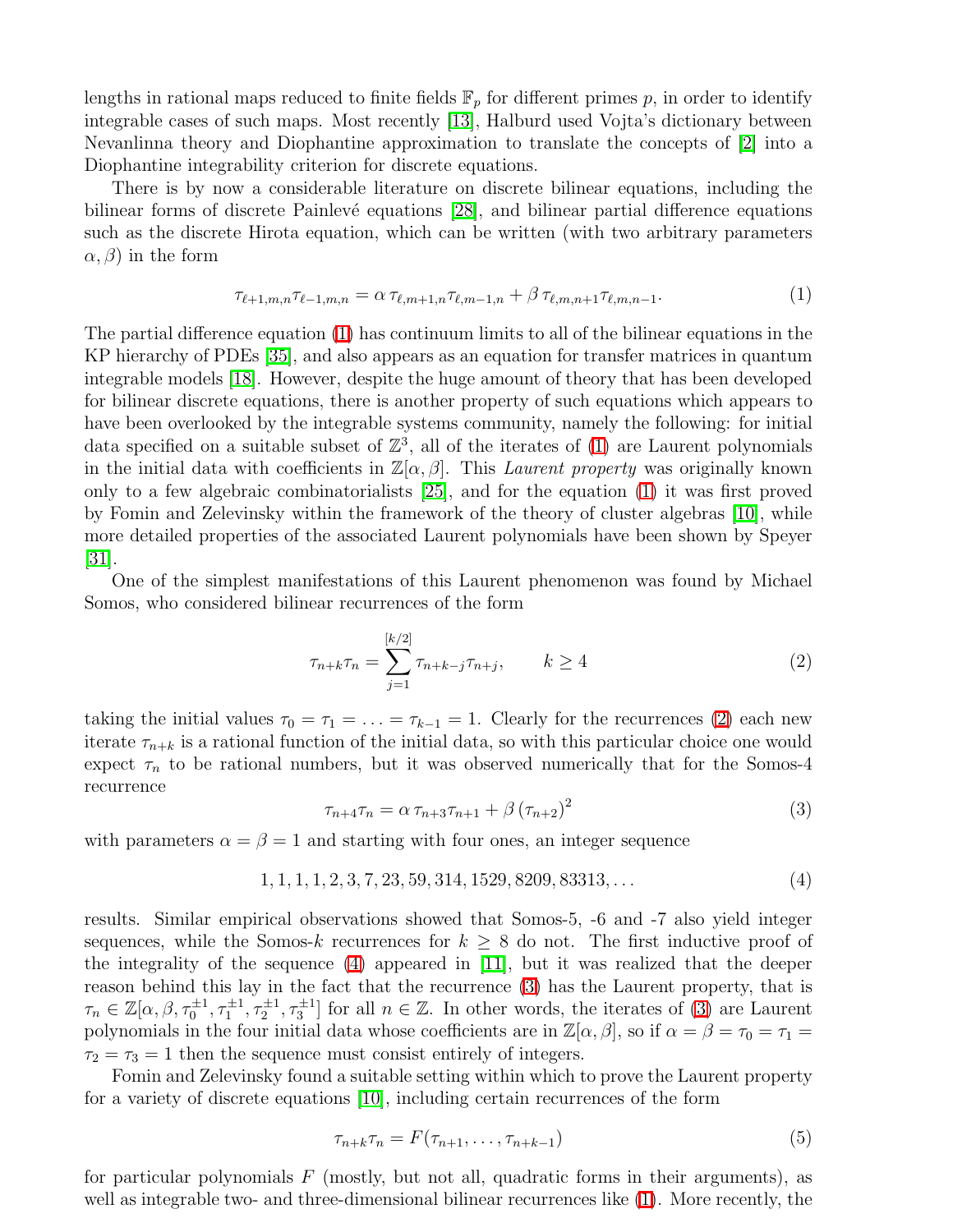connection between the iterates of Somos-4 recurrences and sequences of points on elliptic curves was explained in the PhD thesis of Swart [\[32\]](#page-6-17), while independently the author found the explicit solution of the initial value problem for both Somos-4 [\[15\]](#page-6-18) and Somos-5 [\[16\]](#page-6-19) in terms of elliptic sigma functions; see also [\[24\]](#page-6-20) for a connection with continued fractions. An essential observation in [\[15\]](#page-6-18) and [\[16\]](#page-6-19) was that each of these bilinear recurrences (fourth and fifth order respectively) could be understood in terms of a suitable integrable mapping of the plane, with each one corresponding to a particular degenerate case of the family of maps studied by Quispel, Roberts and Thompson [\[27\]](#page-6-21). Somos sequences are of considerable interest to number theorists due to the way that new prime factors appear therein [\[8,](#page-6-22) [9\]](#page-6-23).

<span id="page-3-1"></span><span id="page-3-0"></span>A natural question raised by all of the above is the following: if discrete equations with the Laurent property like [\(1\)](#page-1-0) and [\(3\)](#page-1-3) are integrable, then are all discrete equations with the Laurent property integrable? The converse is clearly not possible: most integrable rational maps do not have iterates that are Laurent polynomials in the initial data. Thus it is sensible to restrict ourselves to a suitable sub-class of maps, namely those defined by recurrences of the form [\(5\)](#page-1-4). The purpose of this note is to show that the answer to this question is a negative one, by taking an example not considered in [\[10\]](#page-6-14), namely the one-parameter family of third order recurrences given by

$$
\tau_{n+3}\tau_n = \tau_{n+2}^2 + \tau_{n+1}^2 + J. \tag{6}
$$

In the case  $J = 0$ , it was noticed by Dana Scott [\[11\]](#page-6-16) that with  $\tau_0 = \tau_1 = \tau_2 = 1$  an integer sequence results:

$$
1, 1, 1, 2, 5, 29, 433, 37666, 48928105, 5528778008357, \dots \tag{7}
$$

In fact, [\(6\)](#page-2-0) is related to some old problems in number theory: the numbers [\(7\)](#page-2-1) are a subsequence of the Markoff numbers that arise in the theory of indefinite quadratic forms [\[19\]](#page-6-24), while the case of arbitrary  $J$  is related to a Diophantine equation considered by Mordell [\[20\]](#page-6-25). Below we give two different proofs that the recurrence [\(6\)](#page-2-0) has the Laurent property; the first proof also shows that it passes the singularity confinement test, while the second one gives a stronger result based on the existence of a conserved quantity. However, when Halburd's Diophantine integrability test is applied to a particular class of sequences generated by  $(6)$ , it is seen that the growth of the heights of iterates is double exponential (which can already be guessed from the rapid growth of the terms in [\(7\)](#page-2-1)). For the the particular sequences being considered, quite sharp bounds on this double exponential growth are obtained. Hence we have an interesting example of a non-integrable recurrence with the Laurent property.

The recurrence [\(6\)](#page-2-0) defines a rational map of three-dimensional affine space, i.e.

<span id="page-3-3"></span><span id="page-3-2"></span>
$$
(x_n, y_n, z_n) \mapsto (y_n, z_n, (y_n^2 + z_n^2 + J)/x_n) = (x_{n+1}, y_{n+1}, z_{n+1}),
$$
\n(8)

upon setting  $(\tau_n, \tau_{n+1}, \tau_{n+2}) = (x_n, y_n, z_n)$ . Before considering the properties of this map in more detail, we present the first proof that it has the Laurent property, since this will simultaneously show that it satisfies singularity confinement as well. Letting  $\tau_0 = a, \tau_1 = b$ ,  $\tau_2 = c$  and putting the recurrence into MAPLE, we see that the next two iterates are

<span id="page-3-4"></span>
$$
\tau_3 = \frac{b^2 + c^2 + J}{a}, \quad \tau_4 = \frac{b^4 + a^2c^2 + 2b^2c^2 + c^4 + (a^2 + 2b^2 + 2c^2)J + J^2}{a^2b},
$$

and  $\tau_5$  has  $a^4b^2c$  in the denominator and its numerator is a polynomial in  $\mathbb{Z}[a, b, c, J]$  with 29 terms. The first miracle occurs when  $n = 3$ , because upon dividing the right hand side of [\(6\)](#page-2-0) by  $\tau_3$  the numerator  $b^2 + c^2 + J$  cancels, so that  $\tau_6 \in \mathcal{R} = \mathbb{Z}[a^{\pm 1}, b^{\pm 1}, c^{\pm 1}, J]$  with  $a^7b^4c^2$ in the denominator and a polynomial with 104 terms in the numerator.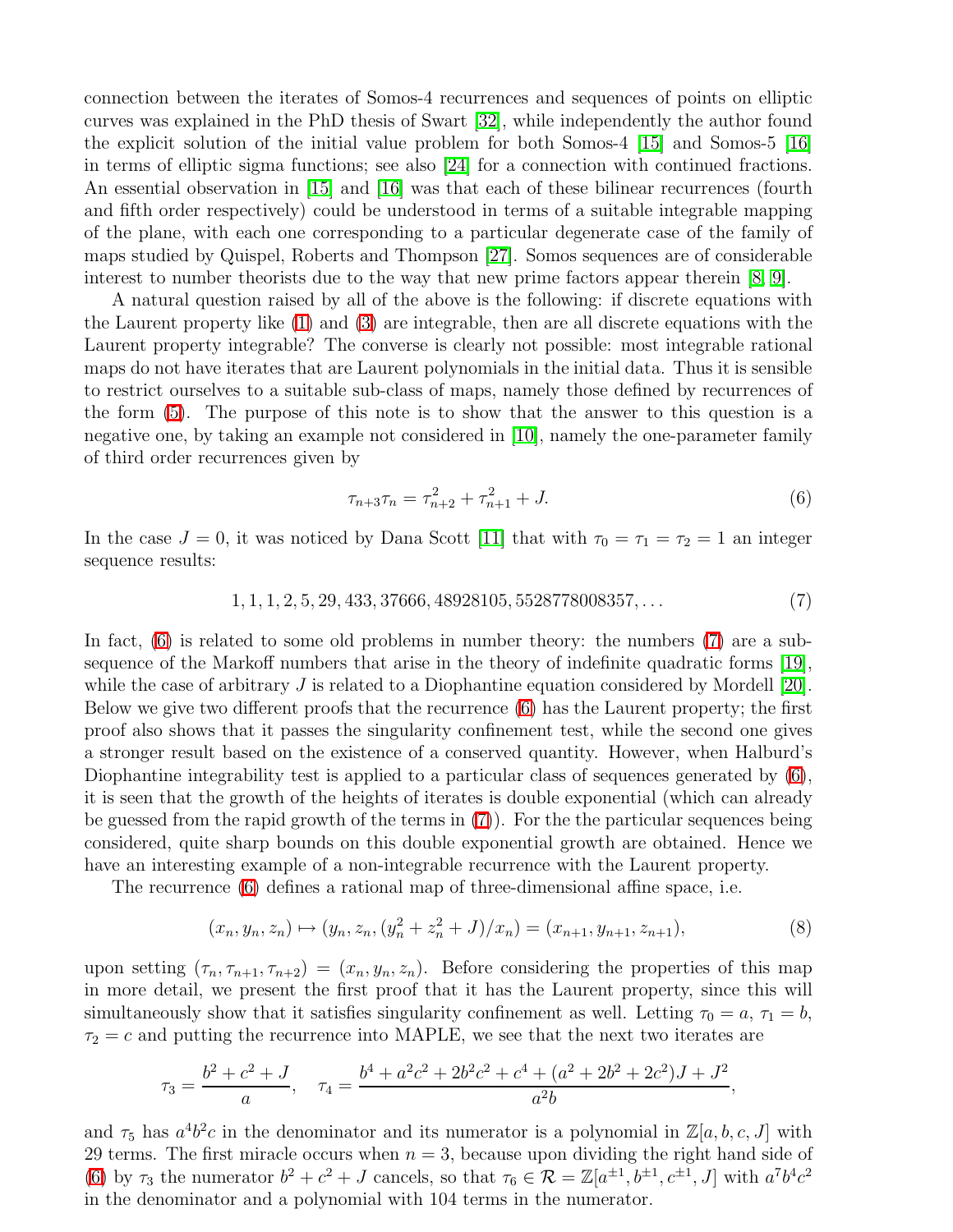<span id="page-4-0"></span>Now to prove the Laurent property, we can use the fact that modulo monomial factors  $a^j b^k c^{\ell}$  the ring R of Laurent polynomials is a unique factorization domain (see [\[10\]](#page-6-14) - the case  $J = 0$  is covered by Theorem 1.10). Thus we can consider divisibility of the  $\tau_n$  modulo such monomials. As the inductive hypothesis, assume that  $\tau_i \in \mathcal{R}$  for  $0 \leq j \leq n+5$ , that any three adjacent terms  $\tau_j$ ,  $\tau_{j+1}$ ,  $\tau_{j+2}$  are pairwise coprime (modulo monomials) in this range, and also that  $\tau_{j\pm 1}^2 + J$  is coprime to  $\tau_j$ . To prove that the next iterate  $\tau_{n+6}$  is in  $\mathcal{R}$ , consider the three adjacent Laurent polynomials  $x = \tau_{n+1}$ ,  $y = \tau_{n+2}$ ,  $z = \tau_{n+3}$ . From successive applications of [\(6\)](#page-2-0) we have

$$
x^2 + y^2 + J = \tau_{n+3}\tau_n \equiv 0 \mod z,
$$
 (9)

as well as  $\tau_{n+4} \equiv (y^2 + J)/x$  and  $\tau_{n+4} \equiv (y^4 + J(x^2 + 2y^2) + J^2)/(x^2y)$  (both modz), which together imply that

$$
\tau_{n+6}\tau_{n+3} \equiv \frac{(y^2+J)(x^2+y^2+J)(y^4+J(x^2+2y^2)+J^2)}{x^4y^2} \equiv 0 \mod z \tag{10}
$$

by [\(9\)](#page-3-0), and hence  $\tau_{n+6} \in \mathcal{R}$ . Next suppose that an irreducible factor  $p \in \mathcal{R}$  is such that  $p|\tau_{n+6}$  and  $p|\tau_{n+5}$ ; then  $p|(\tau_{n+6}\tau_{n+3} - \tau_{n+5}^6) = \tau_{n+4}^2 + J$ , which contradicts the coprimality of  $\tau_{n+5}$  and  $\tau_{n+4}^2 + J$ , so  $\tau_{n+6}$  and  $\tau_{n+5}$  must be coprime. The same argument shows that  $\tau_{n+6}$  and  $\tau_{n+4}$  must also be coprime, so that the three adjacent terms  $\tau_{n+4}$ ,  $\tau_{n+5}$  and  $\tau_{n+6}$  are pairwise coprime. Similarly it follows that  $\tau_{n+5}^2 + J$  is coprime to  $\tau_{n+6}$ , and also  $\tau_{n+6}^2 + J$  is coprime to  $\tau_{n+5}$ , which completes the inductive step. This proves that  $\tau_n \in \mathcal{R}$  for all positive values of the index  $n$ , and the same conclusion holds for negative indices by the reversibility of the recurrence.

To see why singularity confinement also follows from the preceding argument, observe that a singularity can only occur when one of the iterates vanishes. Thus, without loss of generality suppose that  $z = \tau_{n+3}$  vanishes, and we take  $\tau_n = w$  and  $y^2 = -x^2 - J + \epsilon w$  so that  $z = \epsilon \to 0$ . The above expressions can quickly be evaluated in this limit by noting that all terms congruent to z are  $O(\epsilon)$ , and also  $y = y_0 + O(\epsilon)$  with  $y_0 = \sqrt{-x^2 - J}$ . Thus  $\tau_{n+4} = -x + O(\epsilon)$ ,  $\tau_{n+5} = (x^2 + J)/y_0 + O(\epsilon)$ , and clearly from [\(10\)](#page-3-1) we have  $\tau_{n+6} \epsilon = O(\epsilon)$ so  $\tau_{n+6} = O(1)$  and the singularity is confined. This argument for confinement will work for many other recurrences with the Laurent property, such as those in [\[10\]](#page-6-14). For the recurrence [\(6\)](#page-2-0), a stronger version of the Laurent property actually holds, as a consequence of the following

**Proposition 1** The quantity  $N_n = (\tau_{n+2}^2 + \tau_{n+1}^2 + \tau_n^2 + J)/(\tau_{n+2}\tau_{n+1}\tau_n)$  is an invariant for the recurrence [\(6\)](#page-2-0), so that  $N_n = N_0 = N$  with

$$
N = \frac{a^2 + b^2 + c^2 + J}{abc}.
$$
\n(11)

Moreover, for the same initial data  $\tau_0 = a, \tau_1 = b, \tau_2 = c$ , the iterates of [\(6\)](#page-2-0) are the same as those of the recurrence

$$
\tau_{n+3} = N \tau_{n+2} \tau_{n+1} - \tau_n,\tag{12}
$$

and all  $\tau_n$  lie in the ring  $\mathbb{Z}[a, b, c, N] \subset \mathcal{R} = \mathbb{Z}[a^{\pm 1}, b^{\pm 1}, c^{\pm 1}, J].$ 

<span id="page-4-1"></span>The proof is quite straightforward. The fact that  $N_n$  is a conserved quantity for [\(6\)](#page-2-0) follows from the direct calculation that  $N_{n+1} - N_n = 0$ , so clearly the iterates of the map [\(8\)](#page-2-2) lie on the cubic surface

$$
x^2 + y^2 + z^2 - Nxyz + J = 0,\t(13)
$$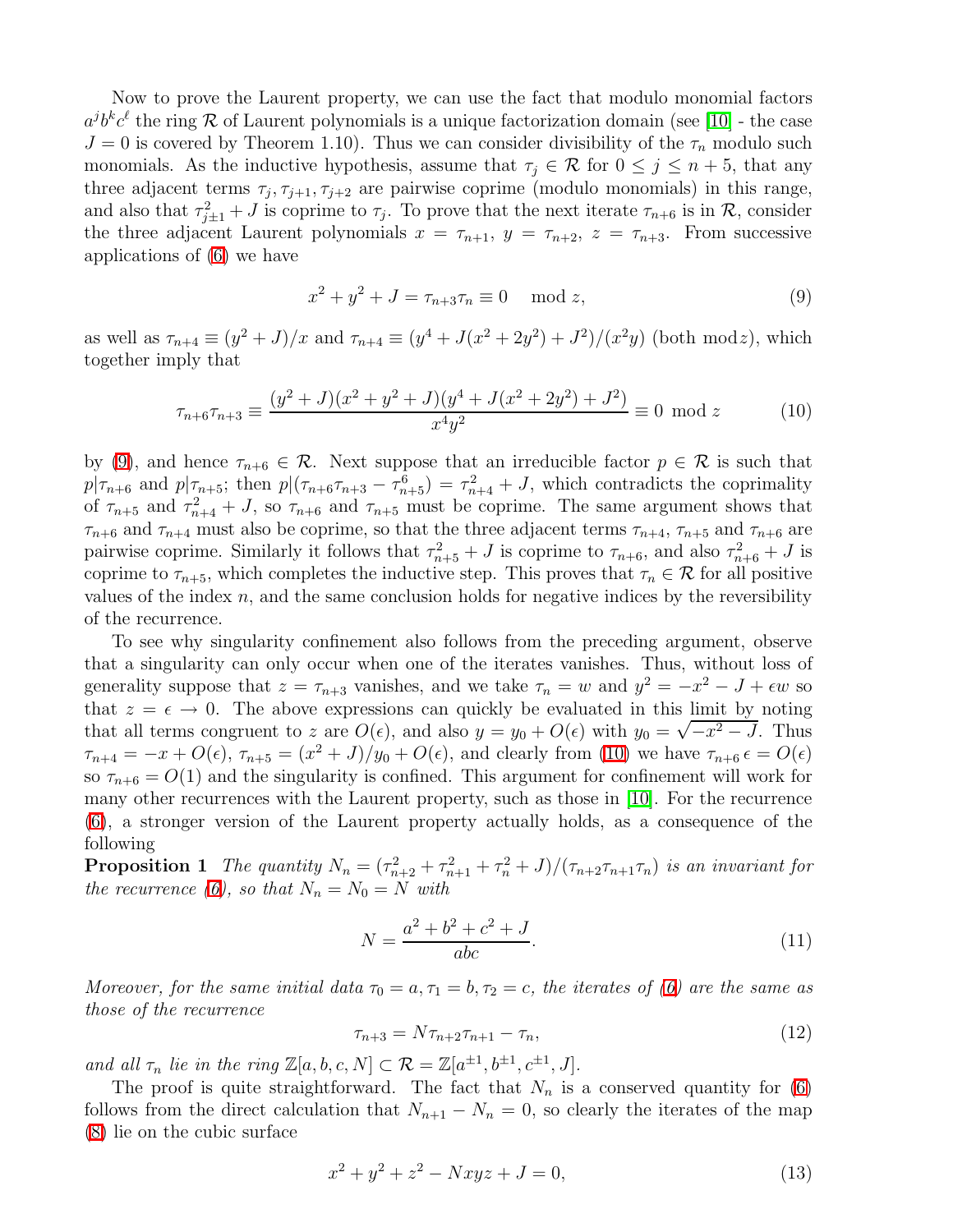which is non-singular for  $J \neq 0, -4/N^2$ . This surface admits some obvious symmetries: it is unchanged by permutation of  $(x, y, z)$ , and also for fixed y and z it is a quadratic equation in x and hence is preserved by the involution  $\mathcal{I}: (x, y, z) \mapsto (x^{\dagger}, y, z)$  where

$$
x^{\dagger} = (y^2 + z^2 + J)/x = Nyz - x \tag{14}
$$

<span id="page-5-5"></span>is the other root of the quadratic. Taking the cyclic permutation  $P : (x, y, z) \mapsto (y, z, x),$ then performing I followed by P yields the transformation  $(x, y, z) \mapsto (y, z, x^{\dagger})$ . If the first equality for  $x^{\dagger}$  in [\(14\)](#page-4-0) is used in this transformation, then the rational map [\(8\)](#page-2-2) corresponding to the recurrence [\(6\)](#page-2-0) arises. Similarly, the alternative recurrence [\(12\)](#page-3-2) comes from the second equality in [\(14\)](#page-4-0), and one could start with this and observe that it has the conserved quantity  $J_n = N\tau_{n+2}\tau_{n+1}\tau_n - \tau_{n+2}^2 - \tau_{n+1}^2 - \tau_n^2$ . It is also obvious that the iterates of [\(12\)](#page-3-2) lie in  $\mathbb{Z}[a, b, c, N]$ , and with N given by the formula [\(11\)](#page-3-3) this is a subring of R.

Here we should point out that the aforementioned symmetries were used extensively by Mordell [\[20\]](#page-6-25) when he considered the Diophantine problem of finding integer triples  $(x, y, z)$ satisfying [\(13\)](#page-3-4) for fixed integers N and J. The case  $N = -2$ ,  $J = -n \in \mathbb{Z}$  was treated in great detail, since this is related to the problem of finding which integers can be written as the sum of four cubes. However, he remarked that "I know of no test except trial for the existence of solutions for given n." The particular case  $N = 3$ ,  $J = 0$  is another distinguished instance of [\(13\)](#page-3-4) known as Markoff's equation, which is related to the spectrum of indefinite binary quadratic forms [\[19\]](#page-6-24). Although a great deal more is known about this case, there are still difficult open problems associated with it [\[3,](#page-5-4) [6,](#page-6-26) [23\]](#page-6-27). The case  $J = 0$  has also acquired a combinatorial interpretation very recently [\[17,](#page-6-28) [26\]](#page-6-29). The above Proposition implies that, given any initial solution triple of integers  $(a, b, c)$ , the recurrence [\(6\)](#page-2-0) (or [\(12\)](#page-3-2), which is equivalent) will generate infinitely many such triples provided that it leads to neither a zero nor a periodic orbit. In fact, by the above discussion of singularity confinement, a single zero (e.g. a triple  $(x, y, 0)$ ) is not a problem in the sense that one can introduce a small parameter  $\epsilon$  and analytically continue through the apparent singularity. However, a solution like  $(x, 0, 0)$ can also occur if  $-J$  is a perfect square: see the Lemma and the Theorem on p.506 of [\[20\]](#page-6-25); this is a more serious obstacle. On the other hand, given an initial solution  $(x_0, y_0, z_0)$  of [\(13\)](#page-3-4), by that Lemma one can still generate infinitely many solutions  $(x_n, x_{n+1}, z_0)$  with the same value of z by setting  $x_1 = y_0$  and iterating the *integrable* recurrence

$$
x_{n+1}x_{n-1} = x_n^2 + z_0^2 + J \tag{15}
$$

(with  $N^2 z_0^2 \geq 4$  for an infinity of integer solutions) or, equivalently, the linear recurrence

$$
x_{n+1} - Nz_0 x_n + x_{n-1} = 0. \tag{16}
$$

<span id="page-5-4"></span><span id="page-5-3"></span><span id="page-5-2"></span><span id="page-5-1"></span><span id="page-5-0"></span>Halburd's Diophantine integrability test [\[13\]](#page-6-10) applies to rational maps with iterates and parameters taking values in  $\mathbb Q$  or a number field. For  $x \in \mathbb Q$  with  $x = p/q$  as a fraction in lowest terms, the height is  $H(x) = \max\{|p|, |q|\}$ , while the logarithmic height is  $h(x) =$  $log H(x)$ . A rational map of this kind is defined to be *Diophantine integrable* if its iterates  $x_n$  are such that  $h(x_n)$  grows no faster than a polynomial in n. To apply the test to the recurrence [\(6\)](#page-2-0) we shall restrict ourselves to the case when all of the iterates  $\tau_n$  are integers, so that  $h(\tau_n) = \log |\tau_n|$ . More generally we can consider real or complex values of  $\tau_n$ , and set  $\Lambda_n = \log |\tau_n|$ . Now suppose that  $\Lambda_n \sim C\lambda^n \to \infty$  as  $n \to \infty$  for real  $\lambda > 1$  and some  $C > 0$ . Then clearly  $\tau_n^{-1} \to 0$  and also  $\Lambda_{n+1} - \Lambda_{n+2} \sim C \lambda^{n+1} (1 - \lambda) \to -\infty$ , whence  $\tau_{n+1}/\tau_{n+2} \to 0$ as  $n \to \infty$ . So taking the logarithm of [\(6\)](#page-2-0) and substituting in these asymptotics gives

$$
\Lambda_{n+3} - 2\Lambda_{n+2} + \Lambda_n = \log \left| 1 + \frac{\tau_{n+1}^2}{\tau_{n+2}^2} + \frac{J}{\tau_{n+2}^2} \right| \to 0. \tag{17}
$$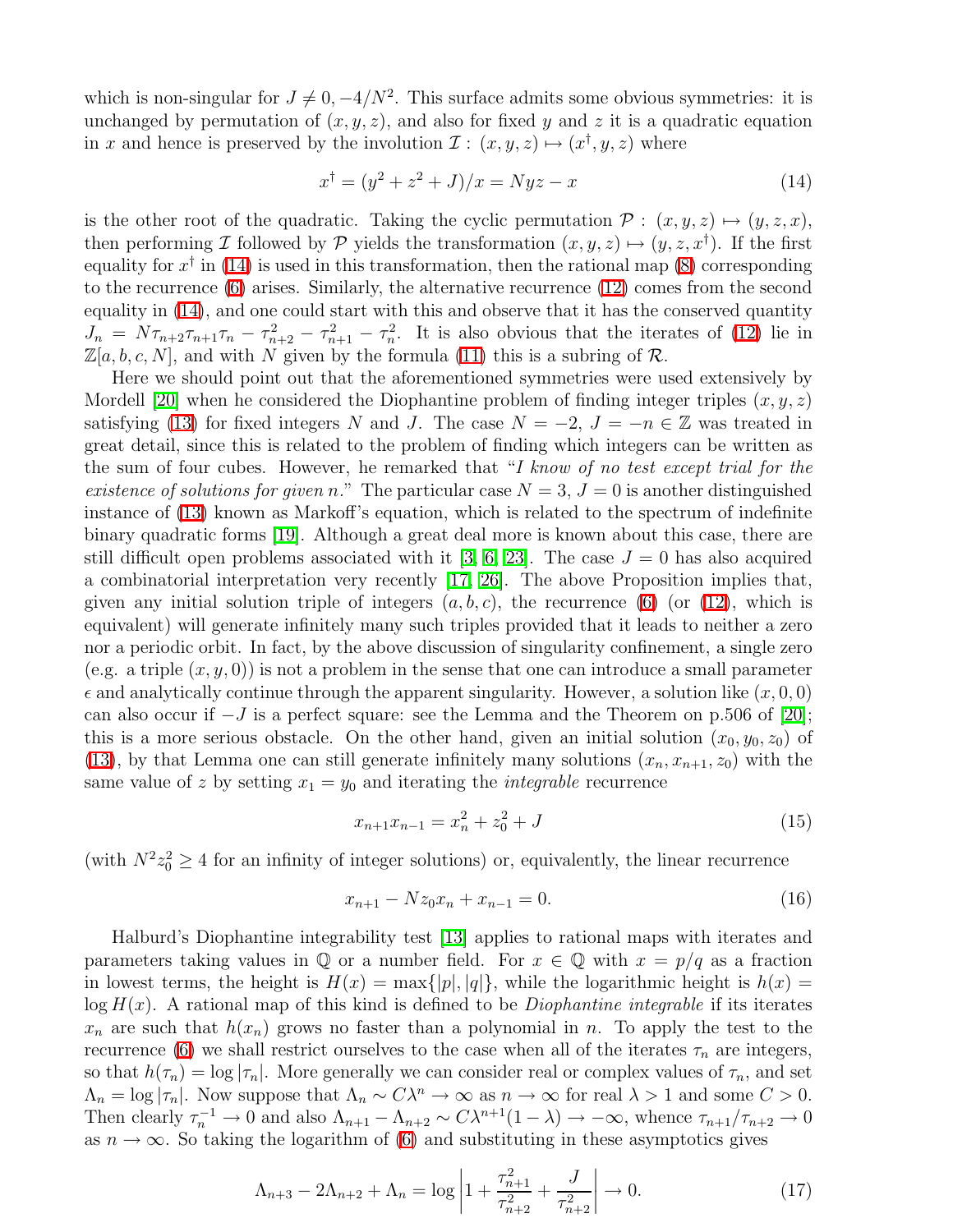<span id="page-6-26"></span><span id="page-6-8"></span>The characteristic polynomial for the linear recurrence on the left hand side of [\(17\)](#page-4-1) gives  $\lambda^3 - 2\lambda^2 + 1 = 0$ , with the largest root being the golden mean,  $\lambda = (1 + \sqrt{5})/2 > 1$ , which is consistent with the original assumptions on the asymptotics of  $\Lambda_n$ . Thus if integer sequences of this kind exist, then their logarithmic heights grow exponentially with  $n$  with  $\lim_{n\to\infty} (\log h(\tau_n))/n = \log((1+\sqrt{5})/2) \approx 0.4812$ . We proceed to show existence.

<span id="page-6-23"></span><span id="page-6-22"></span><span id="page-6-16"></span><span id="page-6-14"></span>**Proposition 2** With initial data  $(\tau_0, \tau_1, \tau_2) = (1, 1, 1)$  the recurrence [\(6\)](#page-2-0) gives a sequence of monic polynomials  $\tau_n = p_n(N) \in \mathbb{Z}[N]$  with  $N = J + 3$ , and  $\deg p_n = f_n - 1$  for  $n > 0$ where  $f_n$  is a Fibonacci number. For real  $N > 2$ ,  $p_{n+1}(N) > p_n(N) > 1$  holds for  $n \geq 3$ . Furthermore, for  $N > 2$  and all  $n \geq 4$  these polynomials satisfy

$$
(N-1)^{f_n-1} < p_n(N) < N^{f_n-1}.\tag{18}
$$

<span id="page-6-28"></span><span id="page-6-19"></span><span id="page-6-18"></span><span id="page-6-10"></span><span id="page-6-2"></span><span id="page-6-0"></span>That these initial data give polynomials in  $N$  follows from the earlier Proposition; equa-tion [\(11\)](#page-3-3) gives  $N = J + 3$ , and we have  $p_3 = N - 1$ ,  $p_4 = N^2 - N - 1$ ,  $p_5 = N^4 - 2N^3 + N - 1$ ,  $p_6 = N^7 - 3N^6 + N^5 + 3N^4 - 2N^3 + 1$  etc. From [\(12\)](#page-3-2),  $d_n = \deg p_n$  satisfies  $d_{n+3} = d_{n+2} + d_{n+1} + 1$ which implies that  $d_n = f_n - 1$ , with  $f_n$  being a Fibonacci number  $(f_0 = 0, f_1 = 1)$ , and the  $p_n$ are clearly monic. The values  $p_n(-1)$ ,  $p_n(0)$  and  $p_n(1)$  cycle with periods 4,6 and 12 respectively, while  $p_n(2) = 1$  for all n, but for  $N > 2$  we have  $J > -1$  so by induction  $p_{n+1}^2 + J > 0$ and [\(6\)](#page-2-0) gives  $p_{n+3}p_n > p_{n+2}^2$  so  $p_{n+3}/p_{n+2} > (p_{n+2}/p_{n+1})(p_{n+1}/p_n) > 1$  as required. The upper bound in [\(18\)](#page-5-5) is easy to see by induction from [\(12\)](#page-3-2), since  $p_{n+3} < Np_{n+2}p_{n+1}$ . The lower bound follows from another induction, by writing  $p_{n+1} = p_n \rho_n$ , and noting that for  $N > 2$  the ratios satisfy  $\rho_n > (N-1)^{f_{n-1}}$  when  $n \geq 3$ , as a consequence of the inequality  $\rho_{n+2} > \rho_{n+1}\rho_n$ . Our main result is an immediate consequence of the preceding facts.

<span id="page-6-25"></span><span id="page-6-24"></span><span id="page-6-12"></span><span id="page-6-6"></span>**Theorem** For each integer  $N \geq 3$ , every triple  $(p_n(N), p_{n+1}(N), p_{n+2}(N))$  of adjacent iterates in the sequence for  $n \geq 0$  constitutes a distinct solution triple for the Diophantine equa-tion [\(13\)](#page-3-4) with  $J = N - 3$ . Moreover, for all such  $N \in \mathbb{Z}$  the logarithmic height  $h(p_n(N))$  of these iterates grows exponentially, and for all real  $N > 2$  we have  $\lim_{n \to \infty} (\log \log p_n(N))/n =$  $\log \lambda \approx 0.4812$  where  $\lambda$  is the golden mean.

<span id="page-6-27"></span><span id="page-6-20"></span><span id="page-6-13"></span><span id="page-6-5"></span>The integrality of the terms  $p_n(N)$  for  $N \in \mathbb{Z}$  is obvious. The fact that these are distinct solution triples follows from the monotonicity of the sequence for  $N > 2$ , while the statements about asymptotic growth follow from taking logarithms of each side of [\(18\)](#page-5-5). Similar estimates hold for  $|p_n|$  when  $N \leq -2$ , but then  $p_{3n}(N) < 0$ . It is quite easy to see that  $\log \lambda$  is also the value of the algebraic entropy for the recurrence.

<span id="page-6-29"></span><span id="page-6-21"></span>It is hoped that the connections between Diophantine integrability, singularity confinement and the Laurent phenomenon will become clearer in the future.

<span id="page-6-1"></span>Acknowledgements. The author is grateful for the support of an EPSRC Springboard Fellowship, and thanks Jack Button, Nalini Joshi, Yuri Suris and Sasha Veselov for useful discussions.

#### <span id="page-6-15"></span><span id="page-6-9"></span><span id="page-6-7"></span>References

- <span id="page-6-17"></span>[1] Abarenkova N, Anglès d'Auriac J-C, Boukraa S, Hassani S and Maillard J-M 2000 J. Phys. A: Math. Gen. 33 1465
- <span id="page-6-3"></span>[2] Ablowitz M J, Halburd R and Herbst B 2000 Nonlinearity 13 889
- <span id="page-6-4"></span>[3] Baragar A 1994 J. Number Theory 49 27
- <span id="page-6-11"></span>[4] Bobenko A I and Seiler R (eds.) 1999 Discrete Integrable Geometry and Physics (OUP, Oxford)
- [5] Bobenko A I, Suris Y B and Mercat C 2005 J. reine angew. Math. 583 117